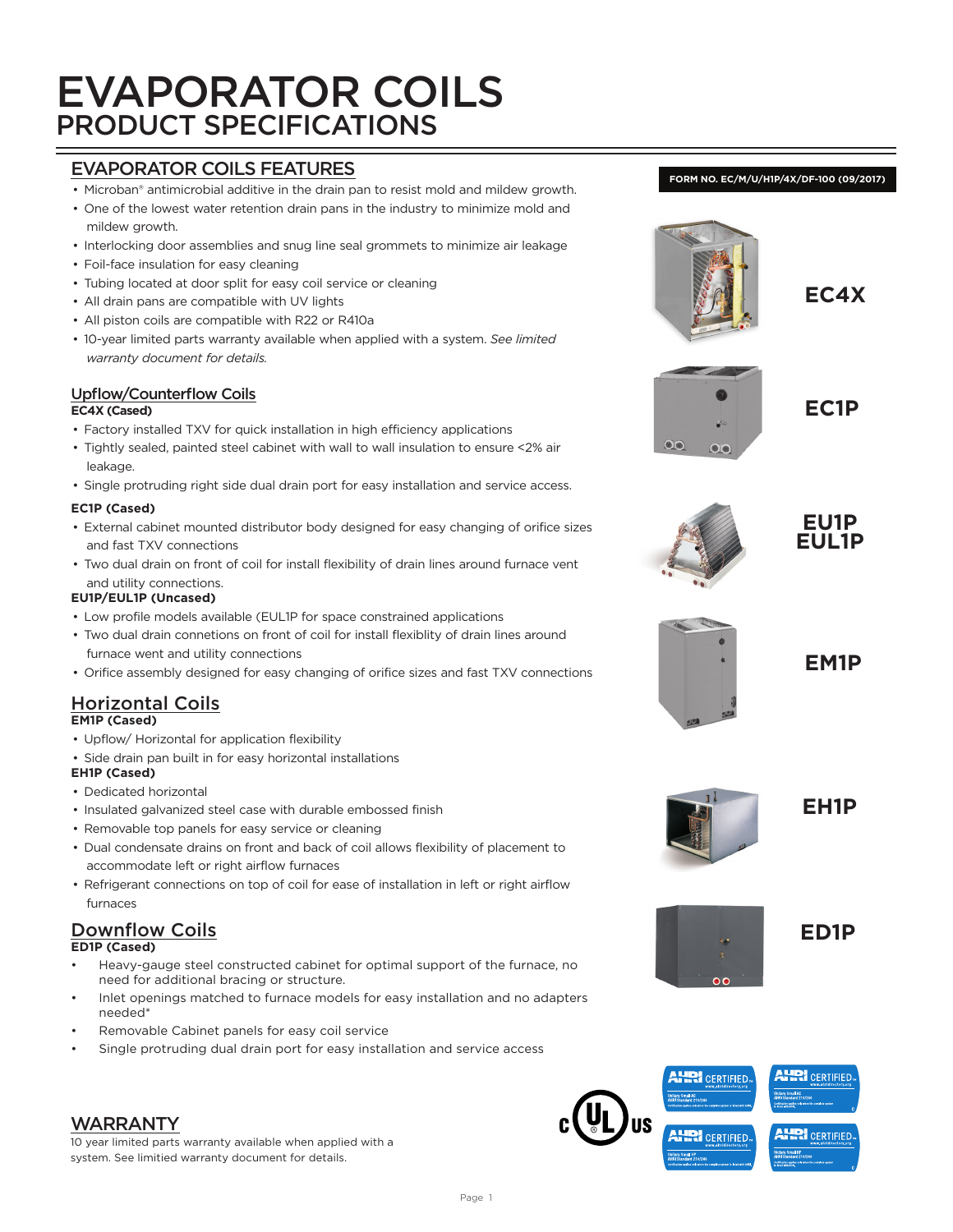

#### **COIL PRESSURE DROP**

|                |                          |                          |                          |                          | Wet Coil Pressure Drop CFM |                          |                          |                          |                          |                          |
|----------------|--------------------------|--------------------------|--------------------------|--------------------------|----------------------------|--------------------------|--------------------------|--------------------------|--------------------------|--------------------------|
| Evaporator     | 600                      | 800                      | 1000                     | 1200                     | 1400                       | 1600                     | 1800                     | 2000                     | 2200                     | 2400                     |
| $E^{**}$ 19A   | .09                      | .16                      | .24                      | $\sim$ $-$               | $\sim$ $-$                 | $\sim$ $-$               | $\sim$ $-$               | $\sim$ $-$               | $\sim$ $-$               | $\overline{\phantom{a}}$ |
| $E^{**}$ 18A,B | .17                      | .25                      | .39                      | .52                      | $\overline{\phantom{a}}$   | $\overline{\phantom{a}}$ | $\overline{\phantom{a}}$ | $\overline{\phantom{a}}$ | $\overline{\phantom{a}}$ | $\overline{\phantom{a}}$ |
| $E^{**}$ 23A   | .10                      | .18                      | .26                      | .36                      | $\sim$ $-$                 | $\sim$ $-$               | $\sim$ $-$               | $\sim$ $-$               | $\sim$ $-$               | $\overline{\phantom{a}}$ |
| $E^{**}$ 23B   | .09                      | .15                      | .22                      | .31                      | $\overline{\phantom{a}}$   | $\overline{\phantom{a}}$ | $\overline{\phantom{m}}$ | $\overline{\phantom{m}}$ | $\overline{\phantom{a}}$ | $\overline{\phantom{a}}$ |
| $E^{**}24A,B$  | .12                      | .21                      | .30                      | .43                      | .55                        | $\sim$ $-$               | $\sim$ $-$               | $\sim$ $-$               | $\sim$ $-$               | $\sim$ $-$               |
| $E^{**}29A$    | .08                      | .13                      | .20                      | .28                      | .37                        | $\overline{\phantom{a}}$ | $\overline{\phantom{a}}$ | $\overline{\phantom{a}}$ | $\overline{\phantom{a}}$ | $\overline{\phantom{a}}$ |
| E**29B         | .06                      | .11                      | .16                      | .23                      | .31                        | $\overline{\phantom{a}}$ | $\sim$ $-$               | $\overline{\phantom{m}}$ | $\sim$ $-$               | $\sim$ $-$               |
| $E^{**}$ 30A   | $\overline{\phantom{a}}$ | .14                      | .21                      | .30                      | .39                        | .51                      | $\overline{\phantom{m}}$ | $\sim$ $-$               | $\sim$ $-$               | $\overline{\phantom{a}}$ |
| $E^{**}30B$ ,C | $\sim$ $-$               | .11                      | .16                      | .21                      | .28                        | .34                      | $\sim$ $-$               | $\sim$ $-$               | $\sim$ $-$               | $\sim$ $-$               |
| $E^{**}36A$    | $\overline{\phantom{m}}$ | .14                      | .21                      | .30                      | .39                        | .51                      | $\overline{\phantom{m}}$ | $\overline{\phantom{m}}$ | $\overline{\phantom{a}}$ | $\overline{\phantom{a}}$ |
| $E***36B$      | $\sim$ $-$               | .11                      | .16                      | .21                      | .28                        | .34                      | $\sim$ $-$               | $\sim$ $-$               | $\sim$ $-$               | $\sim$ $-$               |
| $E***36C$      | $\overline{\phantom{a}}$ | .06                      | .11                      | .17                      | .23                        | .29                      | $\overline{\phantom{m}}$ | $\overline{\phantom{m}}$ | $\overline{\phantom{a}}$ | $\qquad \qquad -$        |
| $E^{**}43B$    | $\sim$ $-$               | $\sim$ $-$               | .13                      | .18                      | .24                        | .31                      | .40                      | $\sim$ $-$               | $\sim$ $-$               | $\sim$ $-$               |
| $E^{**}$ 43C   | $\overline{\phantom{m}}$ | $\overline{\phantom{m}}$ | .09                      | .12                      | .16                        | .20                      | .24                      | $\overline{\phantom{m}}$ | $\overline{\phantom{a}}$ | $\overline{\phantom{a}}$ |
| $E^{**}48B$    | $\sim$ $-$               | $\sim$ $-$               | .13                      | .18                      | .24                        | .31                      | .40                      | $\sim$ $-$               | $\sim$ $-$               | $\sim$ $-$               |
| $E^{**}$ 48C   | $\overline{\phantom{m}}$ | $\overline{\phantom{m}}$ | $\overline{\phantom{a}}$ | .17                      | .23                        | .29                      | .37                      | .43                      | $\overline{\phantom{m}}$ | $\overline{\phantom{a}}$ |
| $E^{**}$ 49C   | $\sim$ $-$               | $\sim$ $-$               | $\sim$ $-$               | .12                      | .17                        | .22                      | .28                      | .35                      | $\sim$ $-$               | $\sim$ $-$               |
| $E^{**}$ 50C   | $\qquad \qquad -$        | $\overline{\phantom{m}}$ | $\overline{\phantom{a}}$ | .17                      | .23                        | .29                      | .37                      | .43                      | $\overline{\phantom{a}}$ | $\overline{\phantom{a}}$ |
| $E^{**}60D$    | $\sim$ $-$               | $\sim$ $-$               | $\sim$ $-$               | $\sim$ $-$               | .15                        | .18                      | .21                      | .27                      | .32                      | .37                      |
| $E***62C$      | $\qquad \qquad -$        | $\overline{\phantom{m}}$ | $\overline{\phantom{a}}$ | $\overline{\phantom{a}}$ | .19                        | .23                      | .28                      | .34                      | .40                      | .46                      |
| $E^{**}62D$    | $\sim$ $-$               | $\sim$ $-$               | $\sim$ $-$               | $\sim$ $-$               | .15                        | .18                      | .21                      | .27                      | .32                      | 37                       |
| EUL1P30AN-1    | $\overline{\phantom{a}}$ | .24                      | .35                      | .47                      | .63                        | .80                      | $\overline{\phantom{m}}$ | $\overline{\phantom{m}}$ | $\overline{\phantom{m}}$ | $\overline{\phantom{a}}$ |
| EUL1P30BN-1    | $\sim$ $-$               | .23                      | .33                      | .45                      | .57                        | .69                      | $\sim$ $-$               | $\sim$ $-$               | $\sim$ $-$               | $\sim$ $-$               |
| EUL1P36BN-1    | $\overline{\phantom{m}}$ | .15                      | .22                      | .30                      | .39                        | .49                      | $\overline{\phantom{a}}$ | $\overline{\phantom{m}}$ | $\overline{\phantom{a}}$ | $\qquad \qquad -$        |
| EUL1P36ZN-1    | $\sim$ $-$               | .15                      | .22                      | .29                      | .39                        | .51                      | $\sim$ $-$               | $\overline{\phantom{m}}$ | $\overline{\phantom{a}}$ | $\overline{\phantom{a}}$ |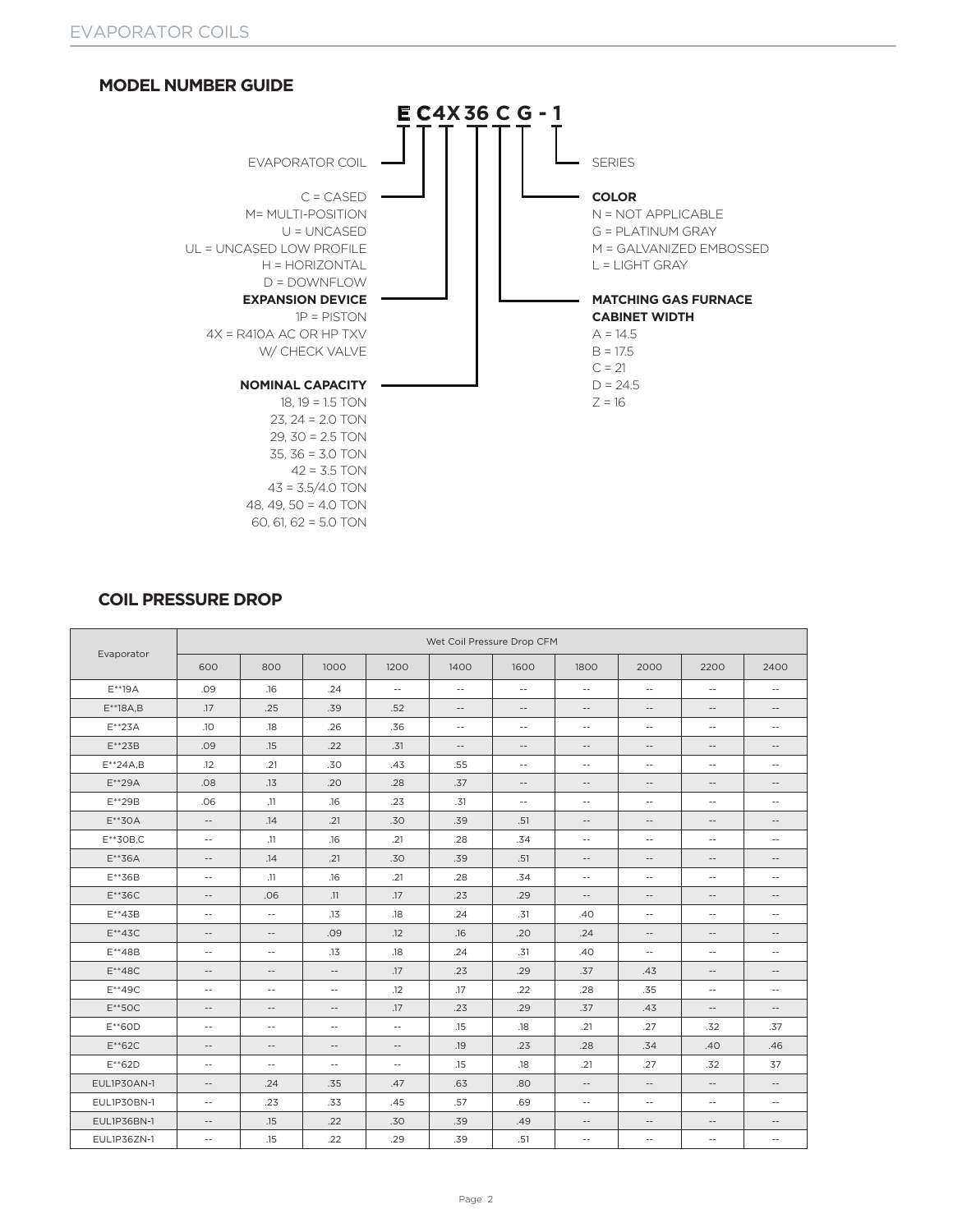#### **COIL PRESSURE DROP**

|            |      |      |      |      |      | Wet Coil Pressure Drop |      |      |      |
|------------|------|------|------|------|------|------------------------|------|------|------|
| Evaporator | 600  | 800  | 1000 | 1200 | 1400 | 1600                   | 1800 | 2000 | 2200 |
| ED1P18A    | 0.20 | 0.32 | 0.42 | 0.52 |      |                        |      |      |      |
| ED1P24A    | 0.15 | 0.25 | 0.37 | 0.52 |      |                        |      |      |      |
| ED1P24B    | 0.15 | 0.26 | 0.39 | 0.54 |      |                        |      |      |      |
| ED1P30/36A | 0.10 | 0.18 | 0.27 | 0.38 | 0.49 |                        |      |      |      |
| ED1P30/36B | 0.10 | 0.16 | 0.22 | 0.28 | 0.34 | 0.40                   |      |      |      |
| ED1P30/36C | 0.07 | 0.13 | 0.21 | 0.29 | 0.38 | 0.46                   |      |      |      |
| ED1P48B    |      |      |      | 0.17 | 0.23 | 0.29                   | 0.36 | 0.45 |      |
| ED1P48C    |      |      |      | 0.20 | 0.27 | 0.35                   | 0.42 | 0.51 |      |
| ED1P50/60C |      |      |      |      | 0.19 | 0.24                   | 0.31 | 0.36 | 0.45 |
| ED1P60D    |      |      |      |      | 0.19 | 0.24                   | 0.31 | 0.36 | 0.45 |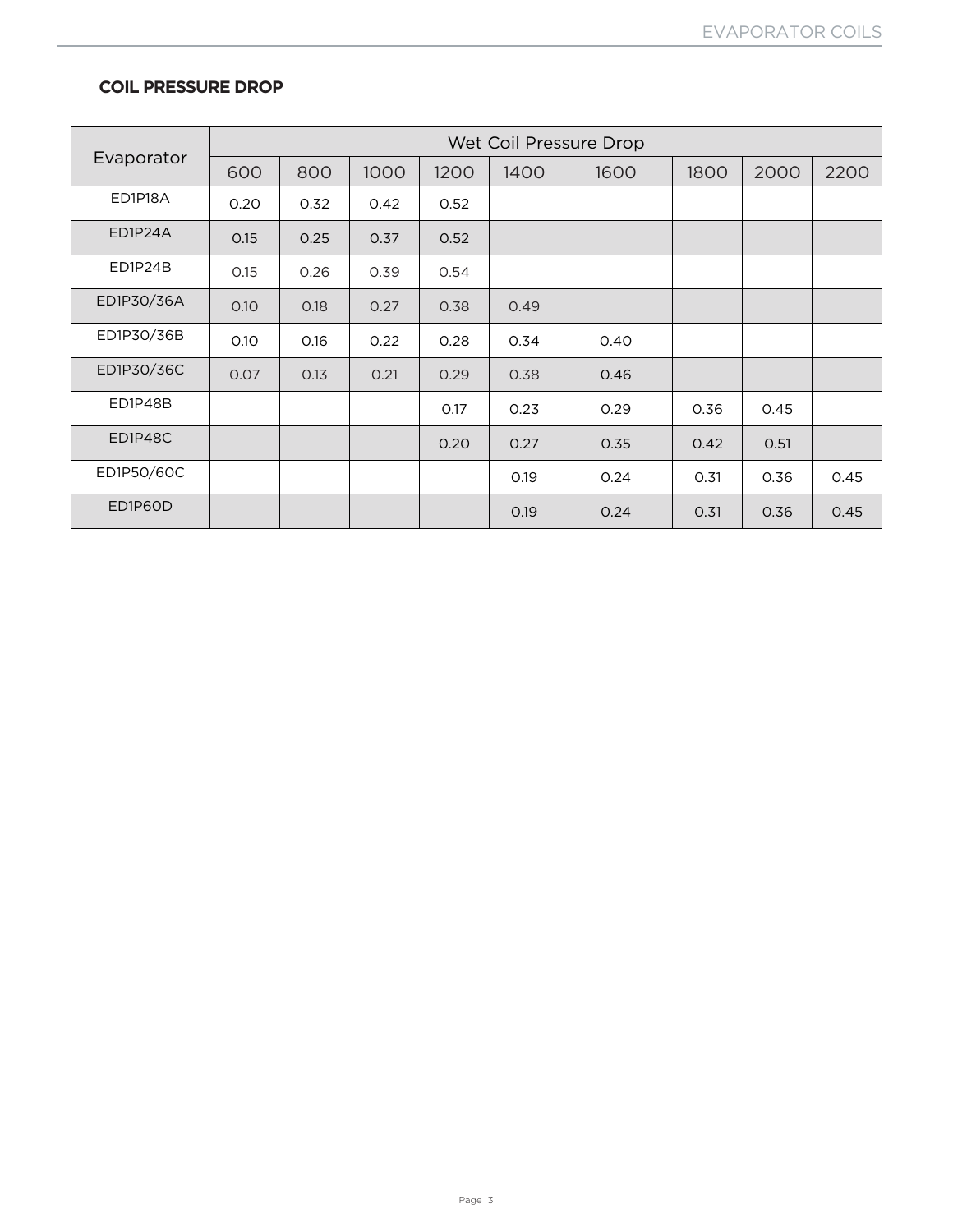## **DIMENSIONS - EC4X**





|            | B<br>Α     |            | $\mathsf{C}$ | D          | E          | F          | G          |                 | Refrigerant<br>Connections | Weight |
|------------|------------|------------|--------------|------------|------------|------------|------------|-----------------|----------------------------|--------|
| Model      | (in.)      | (in.)      | (in.)        | (in.)      | (in.)      | (in.)      | (in.)      | Liquid<br>(in.) | Vapor<br>(in.)             | (lbs.) |
| EC4X23AG-1 | $14 - 1/2$ | 18.5       | 13           | $13 - 1/2$ | 20         | 21         | $21 - 1/2$ | 3/8             | 3/4                        | 39     |
| EC4X23BG-1 | $17 - 1/2$ | 18.5       | 16           | $16-1/2$   | 20         | 21         | $21 - 1/2$ | 3/8             | 3/4                        | 41     |
| EC4X24AG-1 | $14 - 1/2$ | $20 - 1/2$ | 13           | $13 - 1/2$ | 20         | 21         | $21 - 1/2$ | 3/8             | 3/4                        | 37     |
| EC4X24BG-1 | $17 - 1/2$ | $20 - 1/2$ | 16           | $16-1/2$   | 20         | 21         | $21 - 1/2$ | 3/8             | 3/4                        | 40     |
| EC4X29AG-1 | $14 - 1/2$ | $22 - 1/2$ | 13           | $13 - 1/2$ | 20         | 21         | $21 - 1/2$ | 3/8             | 3/4                        | 49     |
| EC4X29BG-1 | $17 - 1/2$ | $22 - 1/2$ | 16           | $16-1/2$   | 20         | 21         | $21 - 1/2$ | 3/8             | 3/4                        | 45     |
| EC4X30AG-1 | $14 - 1/2$ | $24 - 1/2$ | 13           | $13 - 1/2$ | 20         | 21         | $21 - 1/2$ | 3/8             | 3/4                        | 50     |
| EC4X30BG-1 | $17 - 1/2$ | $24 - 1/2$ | 16           | $16-1/2$   | 20         | 21         | $21 - 1/2$ | 3/8             | 3/4                        | 49     |
| EC4X30CG-1 | 21         | $24 - 1/2$ | $19-1/2$     | 20         | 20         | 21         | $21 - 1/2$ | 3/8             | 3/4                        | 51     |
| EC4X36AG-1 | $14 - 1/2$ | $24 - 1/2$ | 13           | $13 - 1/2$ | 20         | 21         | $21 - 1/2$ | 3/8             | 3/4                        | 55     |
| EC4X36BG-1 | $17 - 1/2$ | $24 - 1/2$ | 16           | $16 - 1/2$ | 20         | 21         | $21 - 1/2$ | 3/8             | 3/4                        | 57     |
| EC4X36CG-1 | 21         | $24 - 1/2$ | $19-1/2$     | 20         | 20         | 21         | $21 - 1/2$ | 3/8             | 7/8                        | 60     |
| EC4X43BG-1 | $17 - 1/2$ | $27 - 1/2$ | 16           | $16-1/2$   | 20         | 21         | $21 - 1/2$ | 3/8             | 7/8                        | 63     |
| EC4X43CG-1 | 21         | $27 - 1/2$ | $19-1/2$     | 20         | 20         | 21         | $21 - 1/2$ | 3/8             | 7/8                        | 52     |
| EC4X48BG-1 | $17 - 1/2$ | $24 - 1/2$ | 16           | $16-1/2$   | 20         | 21         | $21 - 1/2$ | 3/8             | 7/8                        | 55     |
| EC4X49CG-1 | 21         | $29 - 1/2$ | $19-1/2$     | 20         | $20 - 1/2$ | $21 - 1/2$ | 22         | 3/8             | 7/8                        | 66     |
| EC4X50CG-1 | 21         | $27 - 1/2$ | $19-1/2$     | 20         | 20         | 21         | $21 - 1/2$ | 3/8             | 7/8                        | 66     |
| EC4X62CG-1 | 21         | $31-1/2$   | $19-1/2$     | 20         | $20 - 1/2$ | $21 - 1/2$ | 22         | 3/8             | 7/8                        | 77     |
| EC4X62DG-1 | $24 - 1/2$ | $29 - 1/2$ | 23           | $23 - 1/2$ | 20         | 21         | $21 - 1/2$ | 3/8             | 7/8                        | 78     |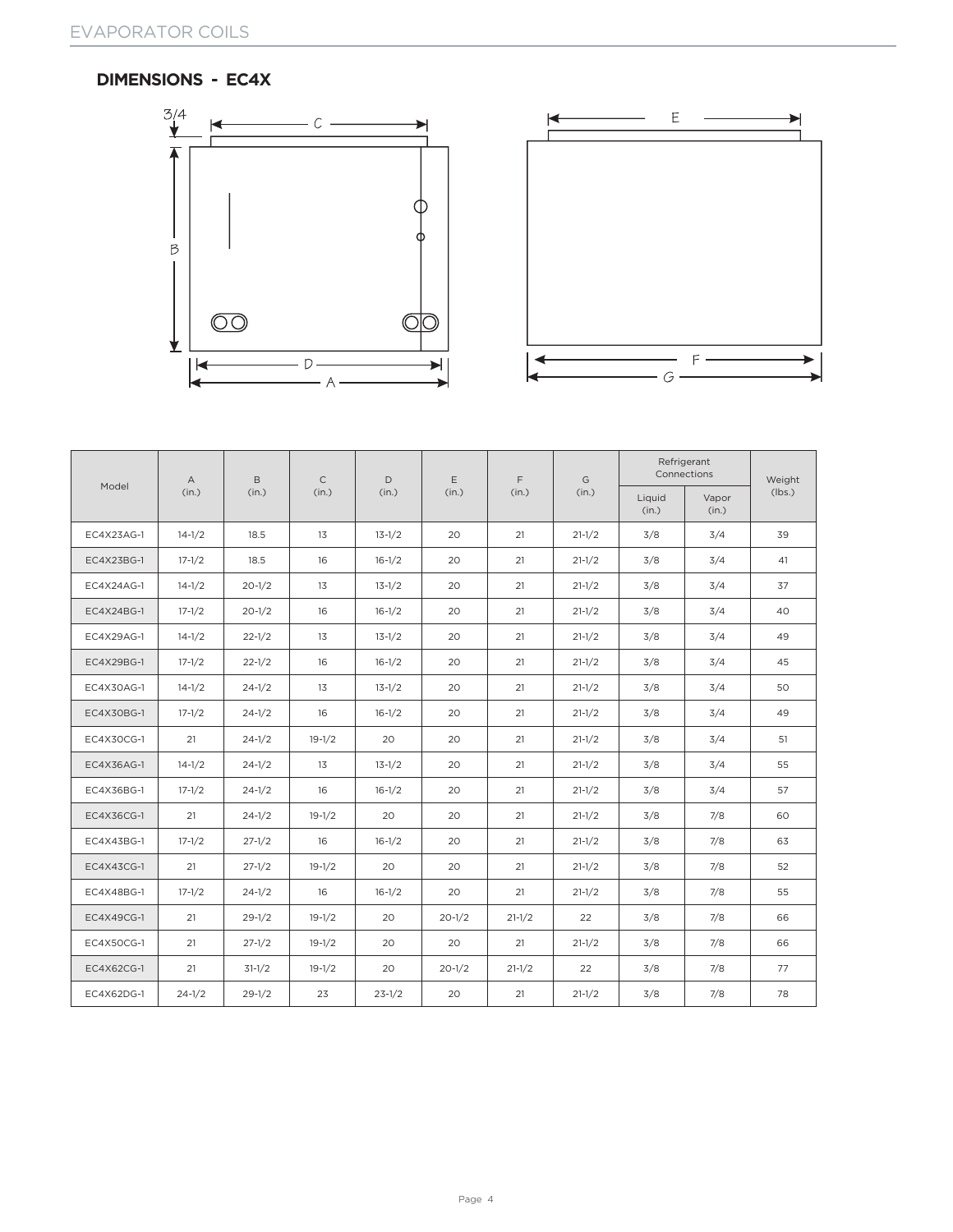# **DIMENSIONS - CASED**





|                 | $\mathsf{A}$ | B          | $\mathsf C$ | D          | Ε     | F          | G     |         |                 | Refrigerant<br>Connections | Weight |
|-----------------|--------------|------------|-------------|------------|-------|------------|-------|---------|-----------------|----------------------------|--------|
| Model           | (in.)        | (in.)      | (in.)       | (in.)      | (in.) | (in.)      | (in.) | Orifice | Liquid<br>(in.) | Vapor<br>(in.)             | (lbs.) |
| EC1P18A*        | $14 - 1/2$   | $16 - 1/2$ | 13          | $13 - 1/2$ | 18    | $20 - 1/2$ | 21    | .051    | 3/8             | 3/4                        | 31     |
| <b>EC1P19A*</b> | $14 - 1/2$   | $16 - 1/2$ | 13          | $13 - 1/2$ | 18    | $20 - 1/2$ | 21    | .051    | 3/8             | 3/4                        | 35     |
| EC1P23A*        | $14 - 1/2$   | $18-1/2$   | 13          | $13 - 1/2$ | 18    | $20 - 1/2$ | 21    | .057    | 3/8             | 3/4                        | 39     |
| EC1P23B*        | $17 - 1/2$   | $18-1/2$   | 16          | $16 - 1/2$ | 18    | $20 - 1/2$ | 21    | .057    | 3/8             | 3/4                        | 41     |
| EC1P24A*        | $14 - 1/2$   | $20 - 1/2$ | 13          | $13 - 1/2$ | 18    | $20 - 1/2$ | 21    | .057    | 3/8             | 3/4                        | 37     |
| EC1P24B*        | $17 - 1/2$   | $20 - 1/2$ | 16          | $16-1/2$   | 18    | $20 - 1/2$ | 21    | .062    | 3/8             | 3/4                        | 40     |
| <b>EC1P29A*</b> | $14 - 1/2$   | $25 - 1/2$ | 13          | $13 - 1/2$ | 18    | $20 - 1/2$ | 21    | .065    | 3/8             | 3/4                        | 47     |
| EC1P29B*        | $17 - 1/2$   | $25 - 1/2$ | 16          | $16 - 1/2$ | 18    | $20 - 1/2$ | 21    | .065    | 3/8             | 3/4                        | 49     |
| <b>EC1P30A*</b> | $14 - 1/2$   | $24 - 1/2$ | 13          | $13 - 1/2$ | 18    | $20 - 1/2$ | 21    | .065    | 3/8             | 3/4                        | 45     |
| EC1P30B*        | $17 - 1/2$   | $24 - 1/2$ | 16          | $16 - 1/2$ | 18    | $20 - 1/2$ | 21    | .065    | 3/8             | 3/4                        | 46     |
| EC1P30C*        | 21           | $24 - 1/2$ | $19 - 1/2$  | 20         | 18    | $20 - 1/2$ | 21    | .070    | 3/8             | 3/4                        | 50     |
| <b>EC1P36A*</b> | $14 - 1/2$   | $24 - 1/2$ | 13          | $13 - 1/2$ | 18    | $20 - 1/2$ | 21    | .073    | 3/8             | 3/4                        | 49     |
| EC1P36B*        | $17 - 1/2$   | $24 - 1/2$ | 16          | $16 - 1/2$ | 18    | $20 - 1/2$ | 21    | .073    | 3/8             | 3/4                        | 51     |
| EC1P36C*        | 21           | $24 - 1/2$ | $19-1/2$    | 20         | 18    | $20 - 1/2$ | 21    | .073    | 3/8             | 3/4                        | 55     |
| EC1P36D*        | $24 - 1/2$   | $24 - 1/2$ | 23          | $23 - 1/2$ | 18    | $20 - 1/2$ | 21    | .076    | 3/8             | 3/4                        | 57     |
| EC1P43B*        | $17 - 1/2$   | $29 - 1/2$ | 16          | $16 - 1/2$ | 18    | $20 - 1/2$ | 21    | .076    | 3/8             | 7/8                        | 60     |
| EC1P43C*        | 21           | $29 - 1/2$ | $19-1/2$    | 20         | 18    | $20 - 1/2$ | 21    | .076    | 3/8             | 7/8                        | 63     |
| EC1P48B*        | $17 - 1/2$   | $24 - 1/2$ | 16          | $16 - 1/2$ | 18    | $20 - 1/2$ | 21    | .082    | 3/8             | 7/8                        | 52     |
| <b>EC1P48C*</b> | 21           | $24 - 1/2$ | $19 - 1/2$  | 20         | 18    | $20 - 1/2$ | 21    | .082    | 3/8             | 7/8                        | 55     |
| EC1P49C*        | 21           | $29 - 1/2$ | $19-1/2$    | 20         | 19    | $21 - 1/2$ | 22    | .093    | 3/8             | 7/8                        | 72     |
| <b>EC1P50C*</b> | 21           | $27 - 1/2$ | $19 - 1/2$  | 20         | 18    | $20 - 1/2$ | 21    | .082    | 3/8             | 7/8                        | 66     |
| $EC1P60D*$      | $24 - 1/2$   | $25 - 1/2$ | 23          | $23 - 1/2$ | 18    | $20 - 1/2$ | 21    | .093    | 3/8             | 7/8                        | 66     |
| EC1P62C*        | 21           | $31-1/2$   | $19 - 1/2$  | 20         | 19    | $21 - 1/2$ | 22    | .093    | 3/8             | 7/8                        | 76     |
| EC1P62D*        | $24 - 1/2$   | $29 - 1/2$ | 23          | $23 - 1/2$ | 18    | $20 - 1/2$ | 21    | .093    | 3/8             | 7/8                        | 77     |

*\* = G, M, or L*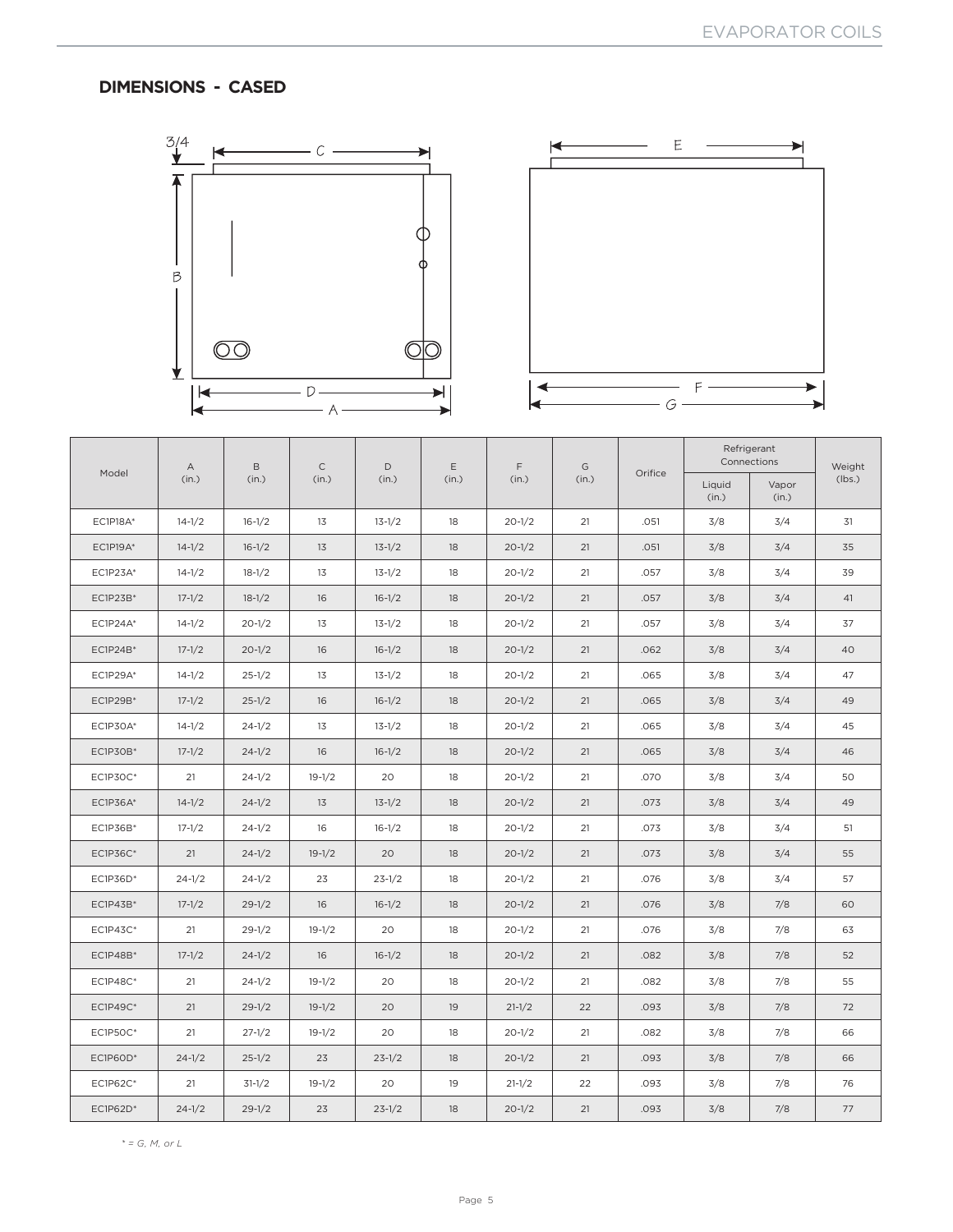#### **DIMENSIONS - MULTI-POSITION**





|                 | $\mathsf A$ | B          | $\mathsf{C}$ | D          | E          | F          | G     |         |                 | Refrigerant<br>Connections | Weight |
|-----------------|-------------|------------|--------------|------------|------------|------------|-------|---------|-----------------|----------------------------|--------|
| Model           | (in.)       | (in.)      | (in.)        | (in.)      | (in.)      | (in.)      | (in.) | Orifice | Liquid<br>(in.) | Vapor<br>(in.)             | (lbs.) |
| <b>EM1P18A*</b> | $14 - 1/2$  | $25 - 1/2$ | 13           | $13 - 1/2$ | $19 - 1/2$ | $20 - 1/2$ | 21    | .051    | 3/8             | 3/4                        | 45     |
| <b>EM1P19A*</b> | $14 - 1/2$  | $25 - 1/2$ | 13           | $13 - 1/2$ | $19 - 1/2$ | $20 - 1/2$ | 21    | .051    | 3/8             | 3/4                        | 33     |
| <b>EM1P23A*</b> | $14 - 1/2$  | $25 - 1/2$ | 13           | $13 - 1/2$ | $19 - 1/2$ | $20 - 1/2$ | 21    | .057    | 3/8             | 3/4                        | 40     |
| EM1P23B*        | $17 - 1/2$  | $25 - 1/2$ | 16           | $16-1/2$   | $19 - 1/2$ | $20 - 1/2$ | 21    | .057    | 3/8             | 3/4                        | 40     |
| <b>EM1P24A*</b> | $14 - 1/2$  | $25 - 1/2$ | 13           | $13 - 1/2$ | $19 - 1/2$ | $20 - 1/2$ | 21    | .057    | 3/8             | 3/4                        | 42     |
| EM1P24B*        | $17 - 1/2$  | $25 - 1/2$ | 16           | $16-1/2$   | $19-1/2$   | $20 - 1/2$ | 21    | .057    | 3/8             | 3/4                        | 42     |
| <b>EM1P29A*</b> | $14 - 1/2$  | $25 - 1/2$ | 13           | $13 - 1/2$ | $19-1/2$   | $20 - 1/2$ | 21    | .065    | 3/8             | 3/4                        | 40     |
| EM1P29B*        | $17 - 1/2$  | $25 - 1/2$ | 16           | $16 - 1/2$ | $19-1/2$   | $20 - 1/2$ | 21    | .065    | 3/8             | 3/4                        | 41     |
| EM1P30A*        | $14 - 1/2$  | $25 - 1/2$ | 13           | $13 - 1/2$ | $19-1/2$   | $20 - 1/2$ | 21    | .065    | 3/8             | 3/4                        | 42     |
| EM1P30B*        | $17 - 1/2$  | $25 - 1/2$ | 16           | $16-1/2$   | $19-1/2$   | $20 - 1/2$ | 21    | .065    | 3/8             | 3/4                        | 42     |
| EM1P36A*        | $14 - 1/2$  | $25 - 1/2$ | 13           | $13 - 1/2$ | $19 - 1/2$ | $20 - 1/2$ | 21    | .073    | 3/8             | 3/4                        | 57     |
| EM1P36B*        | $17 - 1/2$  | $25 - 1/2$ | 16           | $16-1/2$   | $19 - 1/2$ | $20 - 1/2$ | 21    | .073    | 3/8             | 3/4                        | 57     |
| <b>EM1P36C*</b> | 21          | $25 - 1/2$ | $19-1/2$     | 20         | $19 - 1/2$ | $20 - 1/2$ | 21    | .073    | 3/8             | 7/8                        | 57     |
| EM1P43B*        | $17 - 1/2$  | $27 - 1/2$ | 16           | $16-1/2$   | $19-1/2$   | $20 - 1/2$ | 21    | .076    | 3/8             | 7/8                        | 45     |
| <b>EM1P43C*</b> | 21          | $27 - 1/2$ | $19-1/2$     | 20         | $19-1/2$   | $20 - 1/2$ | 21    | .076    | 3/8             | 7/8                        | 45     |
| EM1P48B*        | $17 - 1/2$  | $25 - 1/2$ | 16           | $16 - 1/2$ | $19 - 1/2$ | $20 - 1/2$ | 21    | .082    | 3/8             | 7/8                        | 48     |
| <b>EM1P48C*</b> | 21          | $25 - 1/2$ | $19-1/2$     | 20         | $19 - 1/2$ | $20 - 1/2$ | 21    | .082    | 3/8             | 7/8                        | 48     |
| <b>EM1P50C*</b> | 21          | $27 - 1/2$ | $19-1/2$     | 20         | $19 - 1/2$ | $20 - 1/2$ | 21    | .082    | 3/8             | 7/8                        | 77     |

*\* = G, M, or L*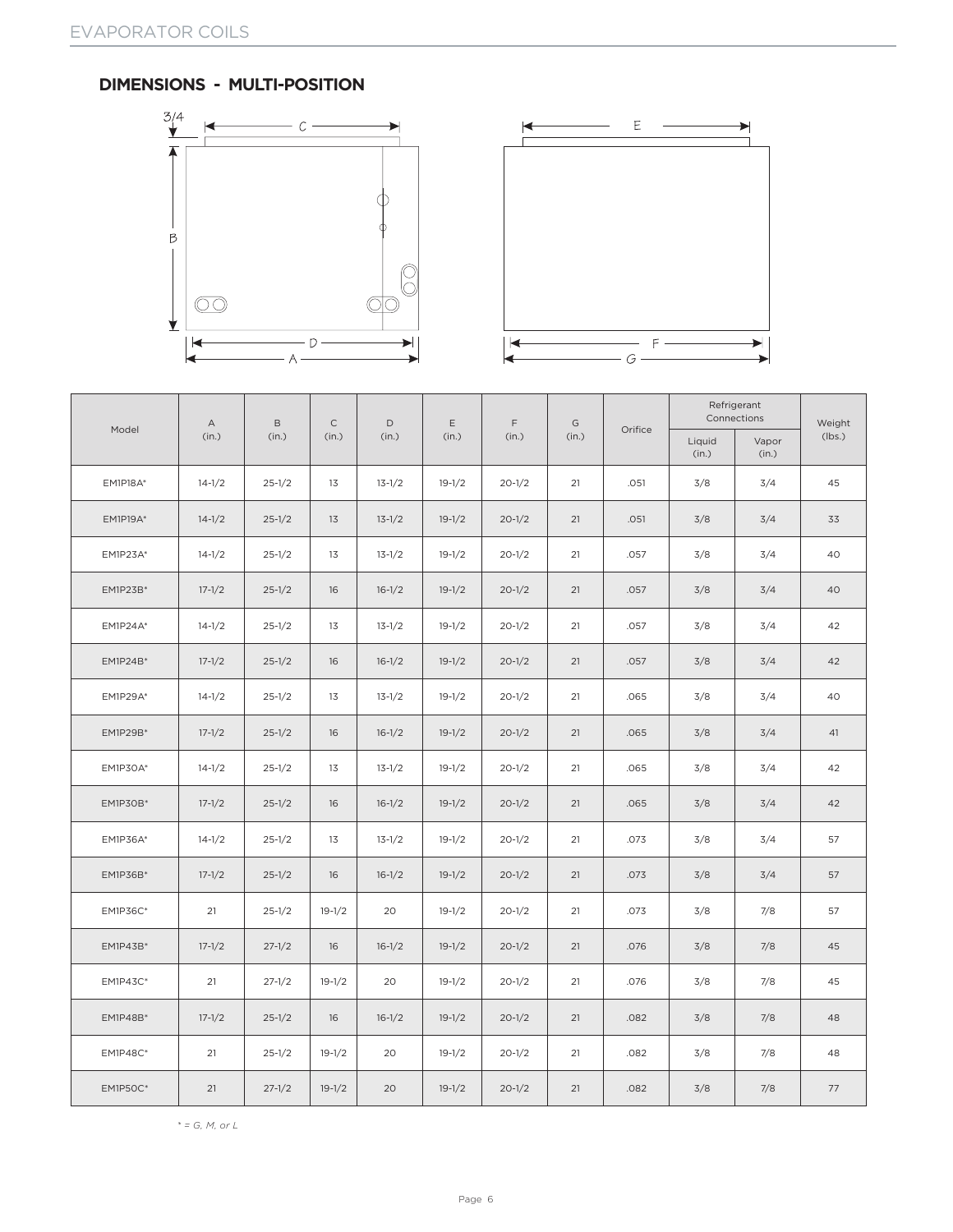## **DIMENSIONS - UNCASED**





|           | $\mathsf A$ | $\mathsf B$ | $\mathsf C$ | $\mathsf D$ | $\mathsf E$    |         |                 | Refrigerant<br>Connections | Weight |
|-----------|-------------|-------------|-------------|-------------|----------------|---------|-----------------|----------------------------|--------|
| Model     | (in.)       | (in.)       | (in.)       | (in.)       | (in.)          | Orifice | Liquid<br>(in.) | Vapor<br>(in.)             | (lbs.) |
| EU1P18AN  | 13          | $19 - 1/2$  | 15          | $9-1/2$     | $4 - 1/2$      | .051    | 3/8             | 3/4                        | 18     |
| EU1P19AN  | 13          | $19-1/2$    | $15-1/8$    | $9-1/2$     | $4 - 1/2$      | .051    | 3/8             | 3/4                        | 19     |
| EU1P23AN  | 13          | $19-1/2$    | $17 - 3/16$ | $12 - 1/2$  | $4 - 1/2$      | .057    | 3/8             | 3/4                        | 22     |
| EU1P23BN  | $15 - 1/2$  | $19-1/2$    | $16 - 7/8$  | $15 - 3/4$  | $4 - 1/2$      | .057    | 3/8             | 3/4                        | 22     |
| EU1P24AN  | 13          | $19 - 1/2$  | $19 - 3/16$ | $14 - 1/2$  | 6              | .057    | 3/8             | 3/4                        | 22     |
| EU1P24BN  | $15 - 1/2$  | $19-1/2$    | $18 - 3/4$  | $14 - 1/2$  | 6              | .057    | 3/8             | 3/4                        | 23     |
| EU1P29AN  | 13          | $19-1/2$    | $21 - 1/4$  | $17 - 1/4$  | $6 - 1/2$      | .065    | 3/8             | 3/4                        | 24     |
| EU1P29BN  | $15 - 1/2$  | $19-1/2$    | $21 - 1/4$  | $17 - 1/4$  | $6 - 1/2$      | .065    | 3/8             | 3/4                        | 25     |
| EU1P30AN  | 13          | $19-1/2$    | $23 - 1/4$  | $17 - 1/4$  | $6 - 1/2$      | .065    | 3/8             | 3/4                        | 26     |
| EU1P30BN  | $15 - 1/2$  | $19-1/2$    | 23          | $17 - 1/4$  | $6 - 1/2$      | .065    | 3/8             | 3/4                        | 27     |
| EU1P30CN  | 20          | $19 - 1/2$  | $22 - 1/4$  | $17 - 1/4$  | $6 - 1/2$      | .065    | 3/8             | 3/4                        | 29     |
| EU1P36AN  | 13          | $19-1/2$    | $23 - 3/8$  | $17 - 1/4$  | $6 - 1/2$      | .073    | 3/8             | 3/4                        | 31     |
| EU1P36BN  | $15-1/2$    | $19-1/2$    | $23 - 1/8$  | $17 - 1/4$  | $6 - 1/2$      | .073    | 3/8             | 3/4                        | 33     |
| EU1P36CN  | 20          | $19-1/2$    | $22 - 1/2$  | $17 - 1/4$  | $4 - 1/2$      | .073    | 3/8             | 3/4                        | 34     |
| EU1P43BN  | $15-1/2$    | $19-1/2$    | $27 - 1/4$  | $23 - 1/4$  | $5-1/2$        | .076    | 3/8             | 7/8                        | 43     |
| EU1P43CN  | 20          | $19-1/2$    | $26 - 3/4$  | $23 - 1/4$  | $5 - 1/2$      | .076    | 3/8             | 7/8                        | 44     |
| EU1P48BN  | $15-1/2$    | $19-1/2$    | $23 - 1/8$  | $9-1/4$     | $4 - 1/2$      | .082    | 3/8             | 7/8                        | 33     |
| EU1P48CN  | 20          | $19-1/2$    | $22 - 1/2$  | $9-1/4$     | $4 - 1/2$      | .082    | 3/8             | 7/8                        | 35     |
| EU1P49CN  | $19-1/2$    | $21 - 1/2$  | $28 - 5/8$  | 15          | $^*3$          | .093    | 3/8             | 7/8                        | 53     |
| EUL1P30AN | 13          | $19-1/2$    | 13          | 9.50        | $\overline{4}$ | .065    | 3/8             | 3/4                        | 20     |
| EUL1P30BN | $15-1/2$    | $19-1/2$    | 13          | 9.50        | 4              | .065    | 3/8             | 3/4                        | 21     |
| EUL1P36BN | $15 - 1/2$  | $19-1/2$    | 17          | 12.00       | 6              | .076    | 3/8             | 3/4                        | 26     |
| EUL1P36ZN | 17          | $19-1/2$    | 17          | 12.50       | 6              | .076    | 3/8             | 3/4                        | 27     |

*\* Suction line is above liquid line. Dimensions - Uncased continued on next page*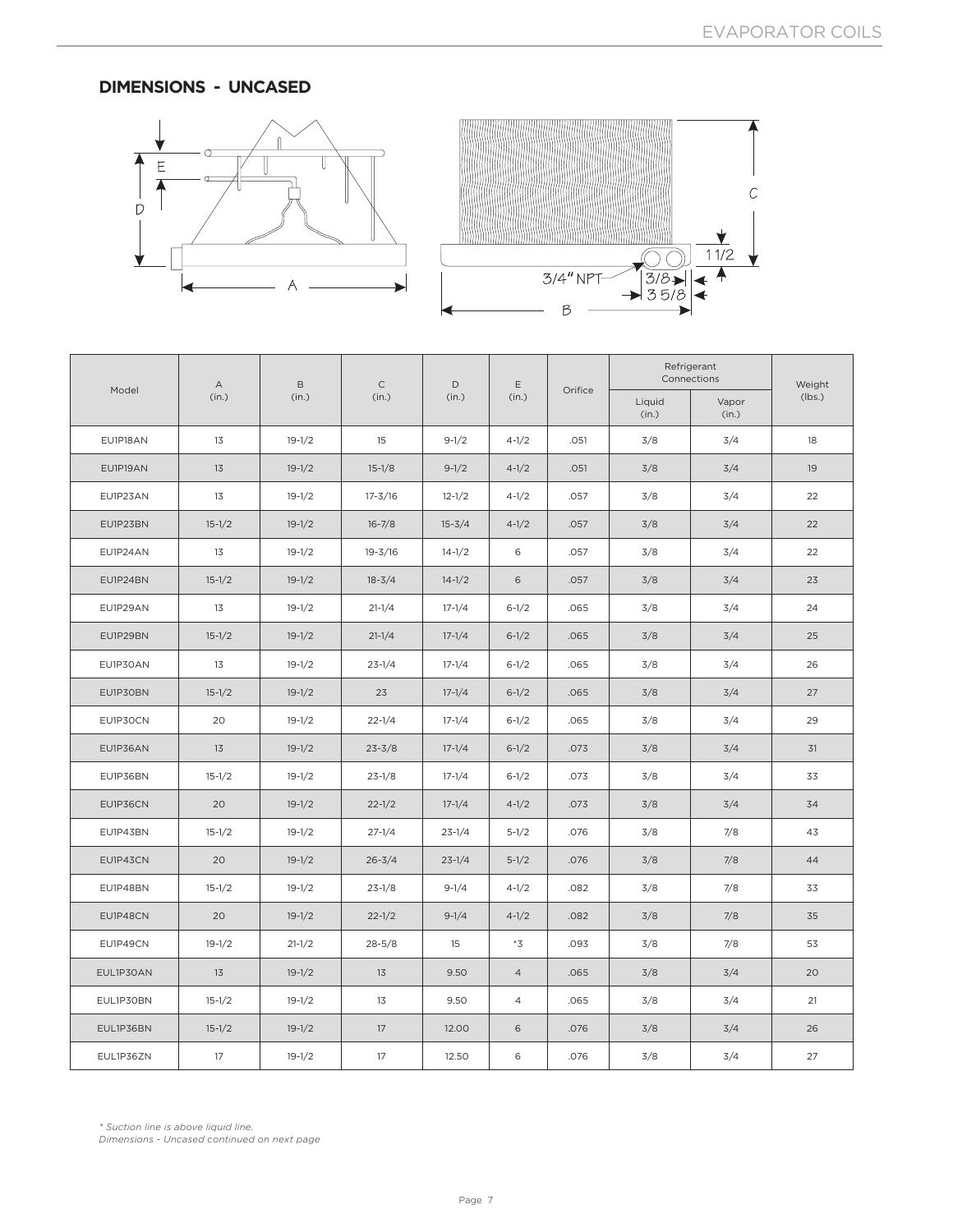# **DIMENSIONS - UNCASED (CONTINUED)**





|          | $\overline{A}$ | B          | $\mathsf C$ | D          | E                 |         | Refrigerant<br>Connections | Weight         |        |
|----------|----------------|------------|-------------|------------|-------------------|---------|----------------------------|----------------|--------|
| Model    | (in.)          | (in.)      | (in.)       | (in.)      | (in.)             | Orifice | Liquid<br>(in.)            | Vapor<br>(in.) | (lbs.) |
| EU1P50CN | 20             | $19-1/2$   | $26 - 3/4$  | $23 - 1/4$ | $5-1/2$           | .082    | 3/8                        | 7/8            | 40     |
| EU1P59DN | $25 - 1/8$     | 20         | $24 - 1/2$  | $16 - 3/4$ | 5                 | .090    | 3/8                        | 7/8            | 49     |
| EU1P60DN | 23             | $19 - 1/2$ | 24          | $11 - 3/8$ | $*_{\mathcal{Z}}$ | .093    | 3/8                        | 7/8            | 42     |
| EU1P62CN | $19-1/2$       | $21 - 1/2$ | $30 - 5/8$  | $18 - 1/8$ | $*_{\mathcal{Z}}$ | .093    | 3/8                        | 7/8            | 58     |
| EU1P62DN | 23             | $19-1/2$   | $28-1/8$    | $18-1/4$   | $4 - 5/8$         | .093    | 3/8                        | 7/8            | 48     |

*\* Liquid line is located above suction line.*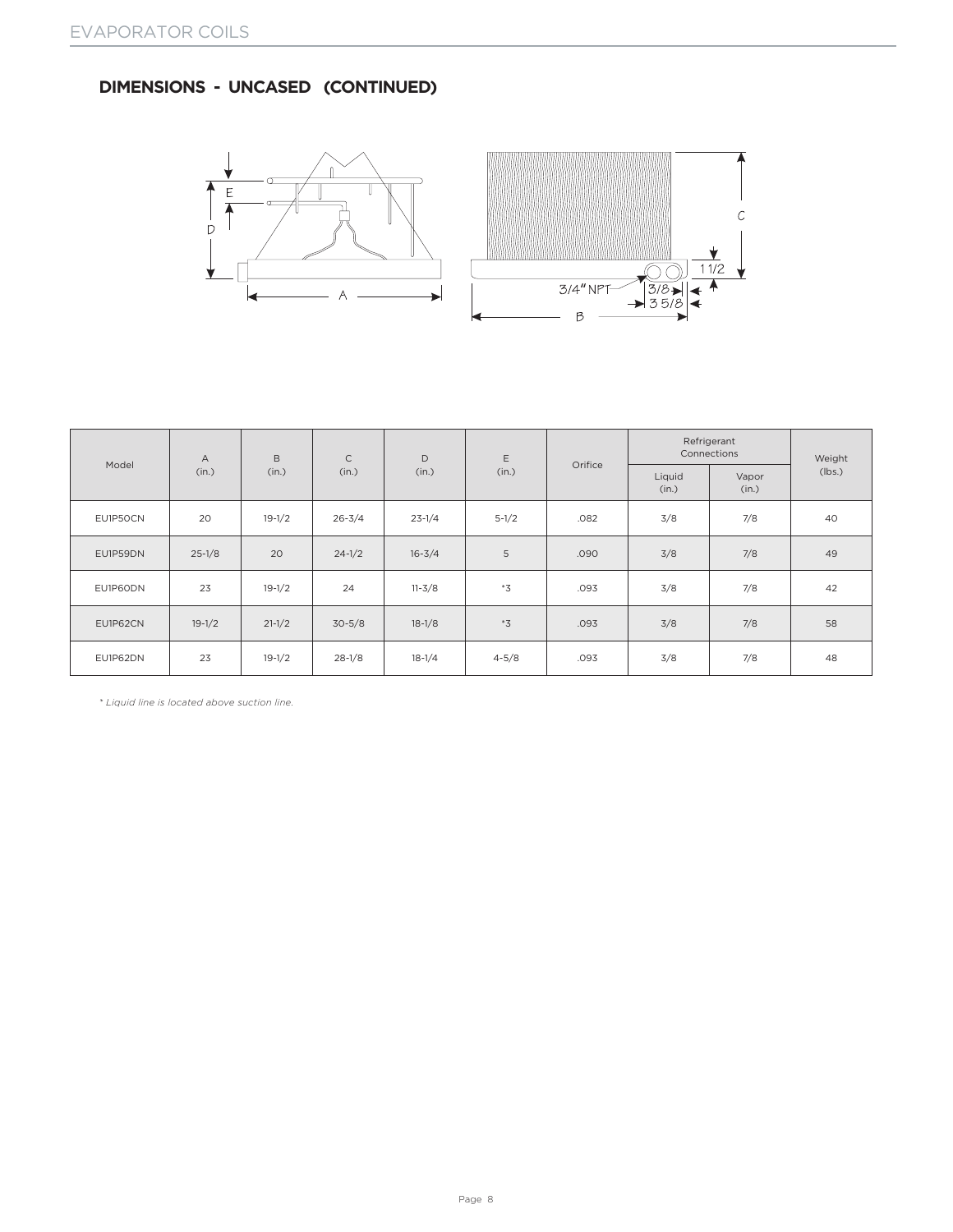# **DIMENSIONS - HORIZONTAL**





|          |            |            |          | Supply     |            | Return     | Weight |         |        |       |
|----------|------------|------------|----------|------------|------------|------------|--------|---------|--------|-------|
| Model    | Height     | Width      | Height   | Width      | Height     | Width      | (lbs.) | Orifice | Liquid | Vapor |
| EH1P23AM | $14 - 1/2$ | $26 - 1/2$ | 13       | $19 - 3/4$ | $13 - 1/2$ | 20         | 38     | .051    | 3/8    | 7/8   |
| EH1P23BM | $17 - 1/2$ | $26 - 1/2$ | 16       | $19 - 3/4$ | $16-1/2$   | 20         | 50     | .051    | 3/8    | 7/8   |
| EH1P29AM | $14 - 1/2$ | $31-1/2$   | 13       | $19 - 3/4$ | $13 - 1/2$ | $20 - 1/4$ | 56     | .065    | 3/8    | 7/8   |
| EH1P29BM | $17 - 1/2$ | $26 - 1/2$ | 16       | $19 - 3/4$ | $16-1/2$   | 20         | 45     | .065    | 3/8    | 7/8   |
| EH1P36BM | $17 - 1/2$ | $26 - 1/2$ | 16       | $19 - 3/4$ | $16-1/2$   | 20         | 56     | .073    | 3/8    | 7/8   |
| EH1P36CM | 21         | $26 - 1/2$ | $19-1/2$ | $19 - 3/4$ | 20         | 20         | 64     | .073    | 3/8    | 7/8   |
| EH1P43BM | $17 - 1/2$ | $31-1/2$   | 16       | $19 - 3/4$ | $16-1/2$   | $20 - 1/4$ | 52     | .076    | 3/8    | 7/8   |
| EH1P43CM | 21         | $26 - 1/2$ | $19-1/2$ | $19 - 3/4$ | 20         | 20         | 56     | .076    | 3/8    | 7/8   |
| EH1P49CM | 21         | $31-1/2$   | $19-1/2$ | $19 - 3/4$ | 20         | $20 - 1/4$ | 58     | .093    | 3/8    | 7/8   |
| EH1P49DM | $24 - 1/2$ | $31-1/2$   | 23       | $19 - 3/4$ | $23 - 1/2$ | $20 - 1/4$ | 66     | .090    | 3/8    | 7/8   |
| EH1P62CM | 21         | $31-1/2$   | $19-1/2$ | $19 - 3/4$ | 20         | $20 - 1/4$ | 63     | .093    | 3/8    | 7/8   |
| EH1P62DM | $24 - 1/2$ | $31-1/2$   | 23       | $19 - 3/4$ | $23 - 1/2$ | $20 - 1/4$ | 63     | .093    | 3/8    | 7/8   |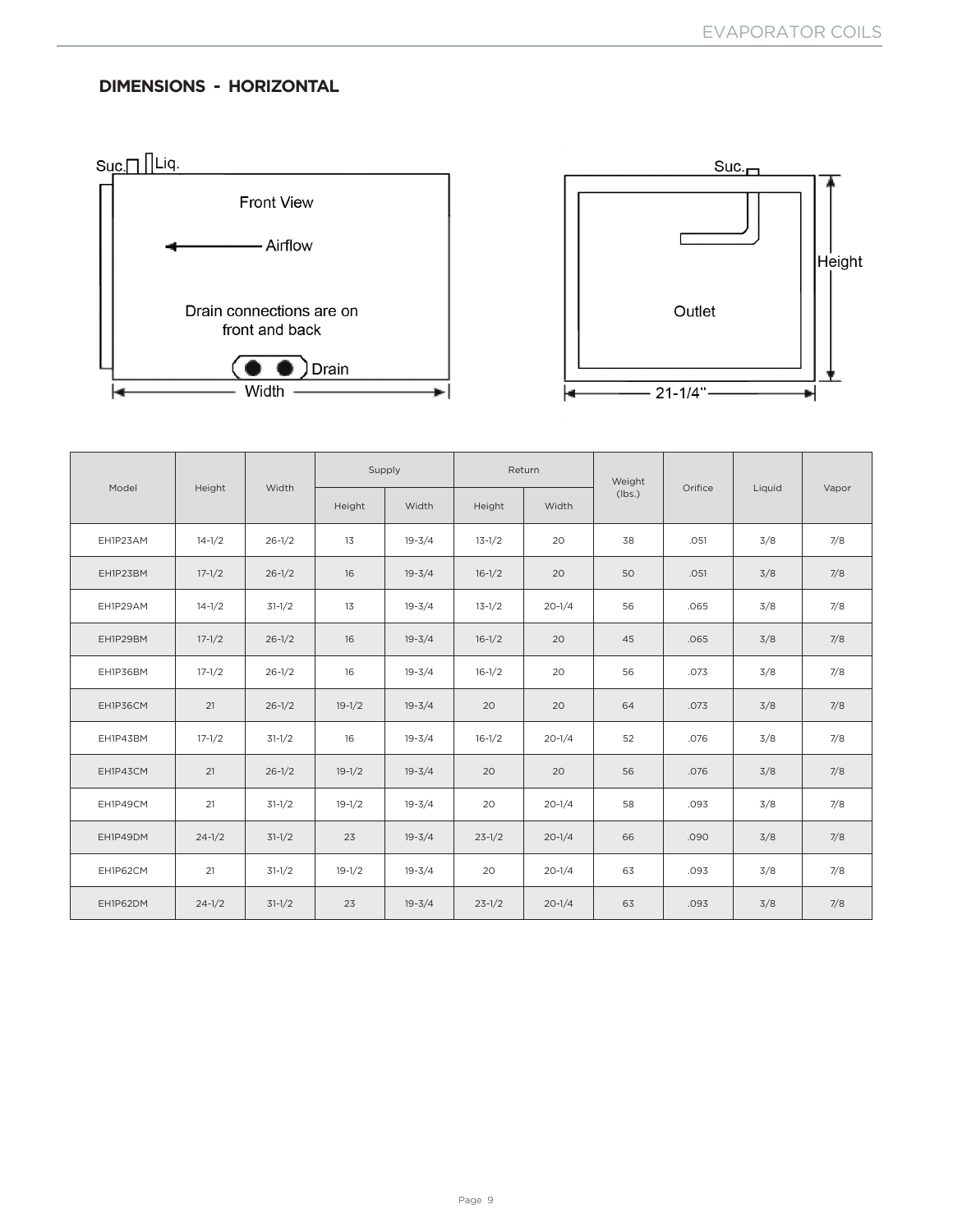## **DIMENSIONS - DOWNFLOW**



**NOTE - Liquid and Suction Line locations are reversed on ED1P24 and ED1P60 models.**

| Model      | $\overline{A}$ | B          | $\mathsf{C}$ | D          | E          | F              | G             | H    | J              | K     |                    | Refrigerant<br>Connections | Weight |
|------------|----------------|------------|--------------|------------|------------|----------------|---------------|------|----------------|-------|--------------------|----------------------------|--------|
| Number     | in.            | in.        | in.          | in.        | in.        | in.            | in.           | in.  | in.            | in.   | Lig-<br>uid<br>in. | Vapor<br>in.               | lbs.   |
| ED1P18A    | $17 -$<br>1/2  | $14 - 1/8$ | $13 - 1/2$   | $15 - 1/2$ | $22 - 5/8$ | $23 -$<br>3/16 | $26 -$<br>1/8 | 61/4 | 3              | 83/4  | 3/8                | 7/8                        | 44     |
| ED1P24A    | $17 -$<br>1/2  | $14 - 1/8$ | $13 - 1/2$   | $15 - 1/2$ | $22 - 5/8$ | $23 -$<br>3/16 | $26 -$<br>1/8 | 5    | 5              | 83/4  | 3/8                | 7/8                        | 44     |
| ED1P24B    | $17 -$<br>1/2  | $14 - 1/8$ | $16 - 1/2$   | $15 - 1/2$ | $22 - 5/8$ | $23 -$<br>3/16 | $26 -$<br>1/8 | 5    | 5              | 83/4  | 3/8                | 7/8                        | 49     |
| ED1P30/36A | $17 -$<br>1/2  | $16 - 1/8$ | $13 - 1/2$   | $15 - 1/2$ | $22 - 5/8$ | $23 -$<br>3/16 | $26 -$<br>1/8 | 61/8 | 3              | 83/4  | 3/8                | 7/8                        | 58     |
| ED1P30/36B | $17 -$<br>1/2  | $16 - 1/8$ | $16 - 1/2$   | $15 - 1/2$ | $22 - 5/8$ | $23 -$<br>3/16 | $26 -$<br>1/8 | 61/8 | 3              | 83/4  | 3/8                | 7/8                        | 57     |
| ED1P30/36C | 21             | $16 - 1/8$ | 20           | 19         | $22 - 5/8$ | $23 -$<br>3/16 | $26 -$<br>1/8 | 61/8 | 3              | 101/2 | 3/8                | 7/8                        | 60     |
| ED1P48B    | 21             | 20         | $16-1/2$     | 19         | $22 - 5/8$ | $23 -$<br>3/16 | $26 -$<br>1/8 | 81/8 | $\overline{4}$ | 101/2 | 3/8                | 7/8                        | 72     |
| ED1P48C    | 21             | 20         | 20           | 19         | $22 - 5/8$ | $23 -$<br>3/16 | $26 -$<br>1/8 | 81/8 | $\overline{4}$ | 101/2 | 3/8                | 7/8                        | 71     |
| ED1P50/60C | $24 -$<br>1/2  | $23 - 5/8$ | 20           | $22 - 1/2$ | $22 - 5/8$ | $23 -$<br>3/16 | $26 -$<br>1/8 | 31/2 | $17 - 3/16$    | 121/4 | 3/8                | 7/8                        | 85     |
| ED1P60D    | $24 -$<br>1/2  | $23 - 5/8$ | $23 - 1/2$   | $22 - 1/2$ | $22 - 5/8$ | $23 -$<br>3/16 | $26 -$<br>1/8 | 31/2 | $17 - 3/16$    | 121/4 | 3/8                | 7/8                        | 84     |